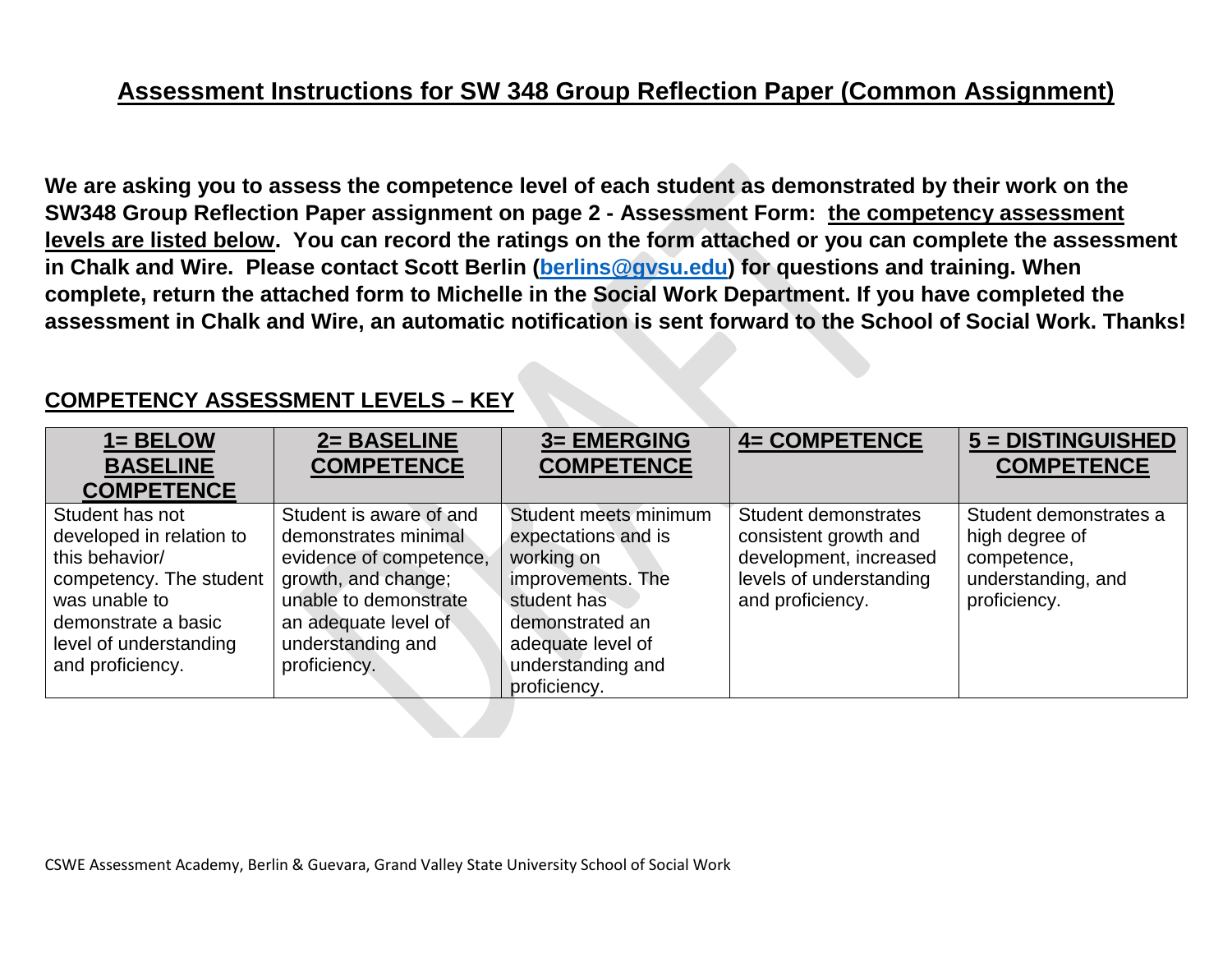## **Assessment Form: SW 348: Group Reflection Paper**

## **Competency 1: Demonstrate Ethical & Professional Behavior**

**Competency Description:** Social workers understand the value base of the profession and its ethical standards, as well as relevant laws and regulations that may impact practice at the micro, mezzo, and macro levels. Social workers understand frameworks of ethical decision-making and how to apply principles of critical thinking to those frameworks in practice, research, and policy arenas. Social workers recognize personal values and the distinction between personal and professional values. They also understand how their personal experiences and affective reactions influence their professional judgment and behavior. Social workers understand the profession's history, its mission, and the roles and responsibilities of the profession. Social Workers also understand the role of other professions when engaged in inter-professional teams. Social workers recognize the importance of life-long learning and are committed to continually updating their skills to ensure they are relevant and effective. Social workers also understand emerging forms of technology and the ethical use of technology in social work practice.

|                     | <b>Comp 1 Dimension:</b>                                                                                                                      | <b>Comp 1 Dimension:</b>                                                                                                                                                                                         |  |
|---------------------|-----------------------------------------------------------------------------------------------------------------------------------------------|------------------------------------------------------------------------------------------------------------------------------------------------------------------------------------------------------------------|--|
|                     | <b>VALUES Rating 1-5 (see Key)</b>                                                                                                            | <b>COGNITIVE/AFFECTIVE ABILITY. Rating 1-5 (see Key)</b>                                                                                                                                                         |  |
| <b>STUDENT NAME</b> | Based on this assignment assess the student's<br>VALUES (WHAT THEY VALUE/BELIEVE) related to<br>Demonstrating Ethical & Professional Behavior | Based on this assignment assess the student's<br><b>COGNITIVE/AFFECTIVE ABILITY (THEIR SELF</b><br>AWARENESS, CRITICAL THINKING ABILITY & JUDGEMENT)<br>related to Demonstrating Ethical & Professional Behavior |  |
|                     |                                                                                                                                               |                                                                                                                                                                                                                  |  |
|                     |                                                                                                                                               |                                                                                                                                                                                                                  |  |
|                     |                                                                                                                                               |                                                                                                                                                                                                                  |  |
|                     |                                                                                                                                               |                                                                                                                                                                                                                  |  |
|                     |                                                                                                                                               |                                                                                                                                                                                                                  |  |
|                     |                                                                                                                                               |                                                                                                                                                                                                                  |  |
|                     |                                                                                                                                               |                                                                                                                                                                                                                  |  |
|                     |                                                                                                                                               |                                                                                                                                                                                                                  |  |
|                     |                                                                                                                                               |                                                                                                                                                                                                                  |  |
|                     |                                                                                                                                               |                                                                                                                                                                                                                  |  |
|                     |                                                                                                                                               |                                                                                                                                                                                                                  |  |
|                     |                                                                                                                                               |                                                                                                                                                                                                                  |  |
|                     |                                                                                                                                               |                                                                                                                                                                                                                  |  |
|                     |                                                                                                                                               |                                                                                                                                                                                                                  |  |
|                     |                                                                                                                                               |                                                                                                                                                                                                                  |  |
|                     |                                                                                                                                               |                                                                                                                                                                                                                  |  |
|                     |                                                                                                                                               |                                                                                                                                                                                                                  |  |
|                     |                                                                                                                                               |                                                                                                                                                                                                                  |  |

CSWE Assessment Academy, Berlin & Guevara, Grand Valley State University School of Social Work